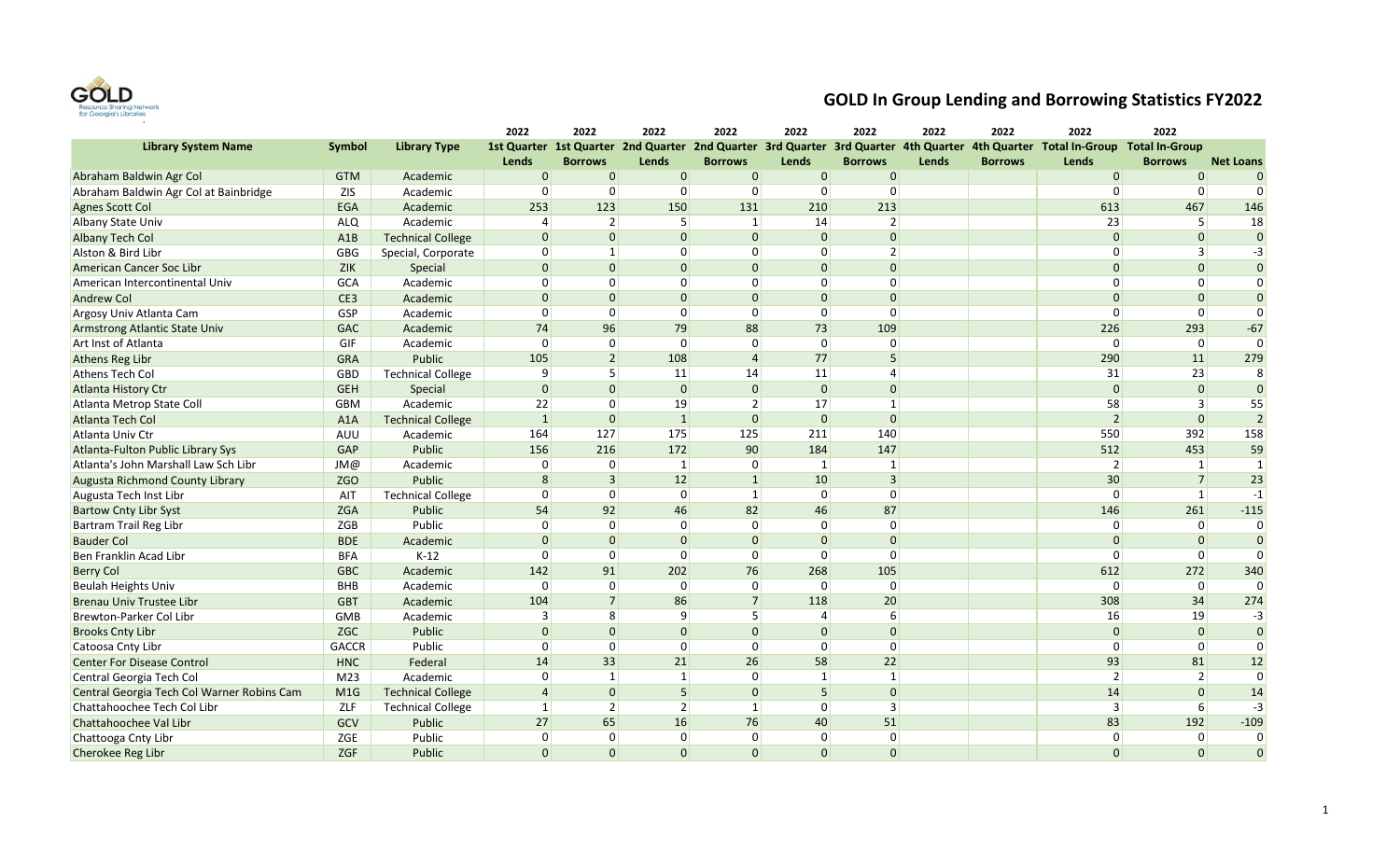

|                                          |                 |                          | 2022           | 2022           | 2022             | 2022           | 2022             | 2022           | 2022  | 2022           | 2022                                                                                                                          | 2022             |                  |
|------------------------------------------|-----------------|--------------------------|----------------|----------------|------------------|----------------|------------------|----------------|-------|----------------|-------------------------------------------------------------------------------------------------------------------------------|------------------|------------------|
| <b>Library System Name</b>               | <b>Symbol</b>   | <b>Library Type</b>      |                |                |                  |                |                  |                |       |                | 1st Quarter 1st Quarter 2nd Quarter 2nd Quarter 3rd Quarter 3rd Quarter 4th Quarter 4th Quarter Total In-Group Total In-Group |                  |                  |
|                                          |                 |                          | Lends          | <b>Borrows</b> | <b>Lends</b>     | <b>Borrows</b> | Lends            | <b>Borrows</b> | Lends | <b>Borrows</b> | Lends                                                                                                                         | <b>Borrows</b>   | <b>Net Loans</b> |
| Chestatee Reg Libr Syst                  | C8Y             | Public                   | 18             | 7 <sup>1</sup> | 22               | 10             | 34               | 8              |       |                | 74                                                                                                                            | 25               | 49               |
| Children's Healthcare of Atlanta         | CE4             | Special, Medical         | $\Omega$       | $\overline{0}$ | $\overline{0}$   | $\overline{0}$ | $\Omega$         | $\overline{0}$ |       |                | $\overline{0}$                                                                                                                | $\mathbf{0}$     | $\Omega$         |
| City of Savannah Ga, Municipal Res Libr  | GSG             | Local                    | $\Omega$       | $\overline{0}$ | $\overline{0}$   | $\Omega$       | $\Omega$         | $\Omega$       |       |                | $\Omega$                                                                                                                      | $\Omega$         | $\Omega$         |
| <b>Clayton Cnty Libr Syst</b>            | <b>ZGH</b>      | Public                   | 47             | 1              | 56               | $\overline{2}$ | 36               | $\mathbf{1}$   |       |                | 139                                                                                                                           | $\overline{4}$   | 135              |
| Clayton State Univ                       | GMJ             | Academic                 | 77             | 23             | 31               | 16             | 96               | 43             |       |                | 204                                                                                                                           | 82               | 122              |
| Coastal Plains Reg Libr                  | ZGI             | Public                   | 25             | $\overline{0}$ | 30 <sup>°</sup>  | $\overline{0}$ | 31               | $\Omega$       |       |                | 86                                                                                                                            | $\overline{0}$   | 86               |
| Cobb Cnty Libr Syst                      | ZGJ             | Public                   | 64             | 106            | 34               | 142            | 66               | 114            |       |                | 164                                                                                                                           | 362              | $-198$           |
| <b>College of Coastal Georgia</b>        | <b>GBB</b>      | Academic                 | 8              | 29             | $6 \overline{6}$ | 24             | $\overline{4}$   | 27             |       |                | 18                                                                                                                            | 80               | $-62$            |
| Columbia Theol Seminary                  | GCL             | Academic                 | 11             | 32             | 30               | 29             | 41               | 19             |       |                | 82                                                                                                                            | 80               | $\overline{2}$   |
| <b>Columbus State Univ</b>               | GCO             | Academic                 | 32             | 68             | 41               | 37             | 61               | 61             |       |                | 134                                                                                                                           | 166              | $-32$            |
| Columbus Tech Col Libr                   | <b>GACTC</b>    | <b>Technical College</b> | 6              | 3              | $\vert$ 1        | 0              | $\vert$ 1        | $\overline{0}$ |       |                | 8                                                                                                                             | $\vert$ 3        | 5                |
| Conyers Rockdale Libr Syst               | GE <sub>2</sub> | Public                   | 33             | $\overline{0}$ | 30               | $\overline{0}$ | 25               | $\Omega$       |       |                | 88                                                                                                                            | $\overline{0}$   | 88               |
| <b>Covenant Col</b>                      | TLE             | Academic                 | 31             | 16             | 31               | 23             | 25               | 24             |       |                | 87                                                                                                                            | 63               | 24               |
| <b>Coweta Cnty Libr Sys</b>              | <b>GACCL</b>    | Public                   | $\Omega$       | $\overline{9}$ | $\overline{0}$   | 12             | $\Omega$         | 11             |       |                | $\Omega$                                                                                                                      | 32               | $-32$            |
| Dalton State Col                         | ZHY             | Academic                 | $\Omega$       | 29             | 18               | 25             | $6 \overline{6}$ | 60             |       |                | 24                                                                                                                            | 114              | $-90$            |
| <b>Darton State Coll</b>                 | ZIU             | Academic                 | 6              | $\overline{2}$ | 5 <sup>1</sup>   | $\Omega$       | 10               | $\overline{2}$ |       |                | 21                                                                                                                            | $\overline{4}$   | 17               |
| Dekalb Libr Syst                         | <b>GDK</b>      | Public                   | 208            | 53             | 199              | 54             | 217              | 59             |       |                | 624                                                                                                                           | 166              | 458              |
| <b>Dekalb Medical</b>                    | <b>ZIO</b>      | Special, Medical         | $\Omega$       | $\overline{0}$ | $\overline{0}$   | $\Omega$       | $\Omega$         | $\Omega$       |       |                | $\Omega$                                                                                                                      | $\overline{0}$   | $\overline{0}$   |
| Dekalb Sch Prof Libr                     | FR6             | $K-12$                   | $\Omega$       | 5 <sup>1</sup> | $\overline{0}$   | $\overline{0}$ | $\Omega$         | $6 \mid$       |       |                | $\mathbf 0$                                                                                                                   | 11               | $-11$            |
| Desoto Trail Reg Libr                    | ZGL             | Public                   | $\Omega$       | $\Omega$       | $\overline{0}$   | $\Omega$       | $\Omega$         | $\overline{0}$ |       |                | $\Omega$                                                                                                                      | $\overline{0}$   | $\overline{0}$   |
| Devry Univ Libr, Decatur                 | GG <sub>2</sub> | Academic                 | $\Omega$       | $\overline{0}$ | $\overline{0}$   | $\Omega$       | $\Omega$         | 0              |       |                | $\Omega$                                                                                                                      | $\mathbf 0$      | $\overline{0}$   |
| Dougherty Pub Libr                       | <b>ZGN</b>      | Public                   | 78             | 8 <sup>1</sup> | 67               | $\overline{3}$ | 73               | $\overline{2}$ |       |                | 218                                                                                                                           | 13               | 205              |
| East Georgia State Coll                  | ZII             | Academic                 | $\overline{7}$ | $6 \mid$       | $\overline{2}$   | 5.             | 24               | $\overline{3}$ |       |                | 33                                                                                                                            | 14               | 19               |
| <b>Elbert Cnty Libr</b>                  | ZGP             | Public                   | 3              | $\overline{0}$ | 5 <sup>2</sup>   | $\mathbf{1}$   | $\overline{7}$   | $\overline{0}$ |       |                | 15                                                                                                                            | $\mathbf{1}$     | 14               |
| Emmanuel Col Libr                        | CE5             | Academic                 | 9              | 14             | 18               | 5 <sup>1</sup> | 13               | 8              |       |                | 40                                                                                                                            | 27               | 13               |
| <b>Emory Univ</b>                        | EMU             | Academic                 | 810            | 183            | 718              | 166            | 709              | 195            |       |                | 2,237                                                                                                                         | 544              | 1,693            |
| Emory Univ, Oxford Col                   | EMO             | Academic                 | 19             | 19             | 32               | 8              | 26               | 21             |       |                | 77                                                                                                                            | 48               | 29               |
| Ems Tech, Inc                            | ZIA             | Special, Corporate       | $\Omega$       | $\overline{0}$ | 0                | $\Omega$       | $\Omega$         | $\overline{0}$ |       |                | $\mathbf{0}$                                                                                                                  | $\overline{0}$   | $\overline{0}$   |
| Federal Rsv Bank of Atlanta              | <b>GFR</b>      | Federal                  | $\overline{0}$ | $\overline{0}$ | 0                | $\overline{4}$ | $\overline{0}$   | $\overline{0}$ |       |                | $\mathbf 0$                                                                                                                   | $\overline{4}$   | $-4$             |
| Fernbank Sci Ctr                         | GFS             | $K-12$                   | $\Omega$       | $\overline{0}$ | $\overline{0}$   | $\Omega$       | $\Omega$         | $\overline{0}$ |       |                | $\Omega$                                                                                                                      | $\mathbf{0}$     | $\overline{0}$   |
| Fitzgerald Ben Hill Cnty Libr            | ZGQ             | Public                   | $\Omega$       | $\overline{0}$ | $\overline{0}$   | $\Omega$       | $\Omega$         | $\overline{0}$ |       |                | $\Omega$                                                                                                                      | $\Omega$         | $\overline{0}$   |
| Flint River Reg Libr                     | <b>ZGR</b>      | Public                   | $\Delta$       | $\overline{0}$ | $\overline{0}$   | 5              | $\overline{4}$   | $\Delta$       |       |                | 8                                                                                                                             | 9                | $-1$             |
| Forsyth Cnty Pub Libr                    | <b>Y32</b>      | Public                   | 92             | 791            | 107              | 641            | 117              | 623            |       |                | 316                                                                                                                           | 2,055            | $-1,739$         |
| Fort Gordon, Woodworth Consolidated Libr | TTJ             | Federal                  | $\overline{2}$ | 9 <sup>1</sup> | $\vert$ 2        | 21             | $\vert$ 1        | 19             |       |                | 5                                                                                                                             | 49               | $-44$            |
| Fort Stewart, Hunter Aaf Libr Syst       | APT             | Federal                  | 6              | 9              | 11               | 5 <sup>1</sup> | 14               | 8              |       |                | 31                                                                                                                            | 22               | $\overline{9}$   |
| Fort Val State Univ                      | GFV             | Academic                 | $\Omega$       | 6              | 0                | $\overline{0}$ | $\Omega$         | $\overline{0}$ |       |                | $\overline{0}$                                                                                                                | $6 \overline{6}$ | $-6$             |
| Ft Benning Gen Libr, Sayers Mem Libr     | <b>TTX</b>      | Federal                  | $\Omega$       | $\vert$        | 0                | $\Omega$       | $\Omega$         | $\Omega$       |       |                | $\Omega$                                                                                                                      | $\overline{4}$   | $-4$             |
| <b>Fulton Cnty Law Libr</b>              | F <sub>2L</sub> | Local                    | $\Omega$       | $\Omega$       | $\mathbf{0}$     | $\Omega$       | $\Omega$         | $\overline{0}$ |       |                | $\Omega$                                                                                                                      | $\Omega$         | $\overline{0}$   |
| Fulton Cnty Sch, P D West Prof Libr      | ZIN             | $K-12$                   | $\Omega$       | $\Omega$       | $\Omega$         | $\Omega$       | $\Omega$         | $\Omega$       |       |                | $\Omega$                                                                                                                      | $\Omega$         | $\Omega$         |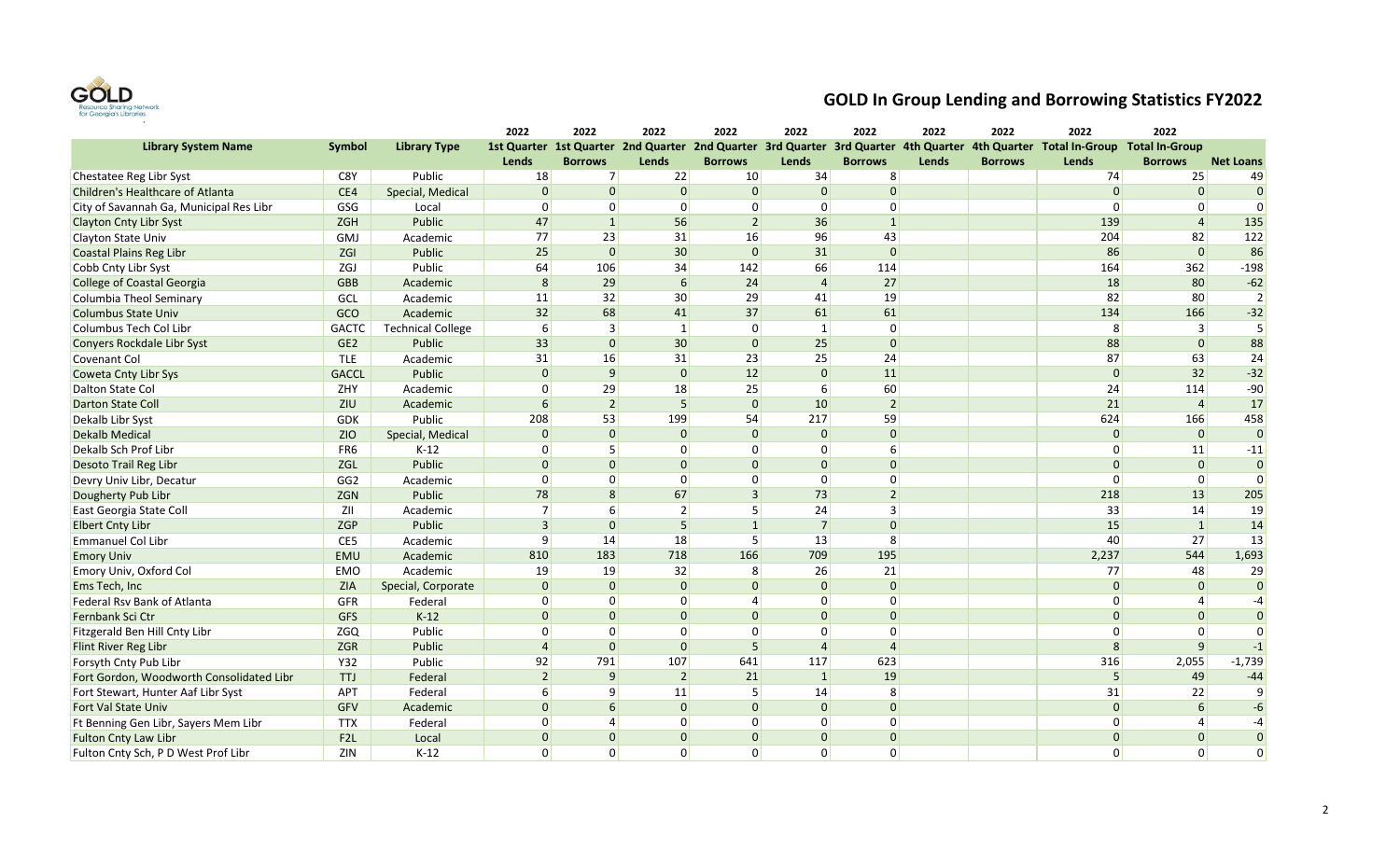

|                                       |                 |                          | 2022           | 2022            | 2022           | 2022                                                                                | 2022           | 2022             | 2022  | 2022           | 2022                                      | 2022           |                  |
|---------------------------------------|-----------------|--------------------------|----------------|-----------------|----------------|-------------------------------------------------------------------------------------|----------------|------------------|-------|----------------|-------------------------------------------|----------------|------------------|
| <b>Library System Name</b>            | <b>Symbol</b>   | <b>Library Type</b>      |                |                 |                | 1st Quarter 1st Quarter 2nd Quarter 2nd Quarter 3rd Quarter 3rd Quarter 4th Quarter |                |                  |       |                | 4th Quarter Total In-Group Total In-Group |                |                  |
|                                       |                 |                          | Lends          | <b>Borrows</b>  | <b>Lends</b>   | <b>Borrows</b>                                                                      | Lends          | <b>Borrows</b>   | Lends | <b>Borrows</b> | Lends                                     | <b>Borrows</b> | <b>Net Loans</b> |
| <b>Gainesville State Col</b>          | GGG             | Academic                 | $\mathbf{0}$   | $\overline{0}$  | 0              | $\overline{0}$                                                                      | 0              | $\overline{0}$   |       |                | 0                                         | $\mathbf{0}$   | $\overline{0}$   |
| Georgia Col & State Univ              | GGC             | Academic                 | 83             | 125             | 62             | 108                                                                                 | 50             | 105              |       |                | 195                                       | 338            | $-143$           |
| Georgia Dept of Arch                  | GDZ             | Government (State)       | $\Omega$       | $\overline{0}$  | $\overline{0}$ | $\overline{0}$                                                                      | $\Omega$       | $\overline{0}$   |       |                | $\overline{0}$                            | $\overline{0}$ | $\overline{0}$   |
| Georgia Highlands Col                 | FQ8             | Academic                 | 15             | 18              | 12             | 7                                                                                   | 14             | 8                |       |                | 41                                        | 33             | 8                |
| Georgia Inst of Tech                  | <b>GAT</b>      | Academic                 | 144            | 282             | 92             | 190                                                                                 | 124            | 266              |       |                | 360                                       | 738            | $-378$           |
| Georgia Mil Col, Sibley-Cone Mem Libr | ZIG             | Academic                 | 0              | $\overline{0}$  | $\vert$        | 0                                                                                   | 7 <sup>1</sup> | 5                |       |                | 11                                        | 5 <sup>1</sup> | $6 \mid$         |
| Georgia Northwestern Tech Col         | C7V             | <b>Technical College</b> | $\Omega$       | $\overline{0}$  | $\vert$ 1      | $\overline{0}$                                                                      | $\vert$ 1      | $\overline{0}$   |       |                | $\overline{2}$                            | $\mathbf{0}$   | $\overline{2}$   |
| Georgia Perimeter Col                 | GCD             | Academic                 | $\Omega$       | $\overline{0}$  | $\overline{0}$ | $\Omega$                                                                            | $\Omega$       | $\Omega$         |       |                | $\Omega$                                  | $\Omega$       | $\overline{0}$   |
| Georgia Piedmont Tech Coll            | <b>DKN</b>      | Academic                 | $\Omega$       | $\overline{0}$  | $\overline{0}$ | $\Omega$                                                                            | $\Omega$       | $\Omega$         |       |                | $\Omega$                                  | $\Omega$       | $\overline{0}$   |
| Georgia Power Res Libr                | ZKW             | Special, Corporate       | $\Omega$       | $\overline{0}$  | $\overline{0}$ | $\Omega$                                                                            | $\overline{0}$ | $\overline{0}$   |       |                | $\Omega$                                  | $\Omega$       | $\Omega$         |
| Georgia Pub Safety Training Ctr Libr  | <b>ZLD</b>      | Special                  | $\Omega$       | $\Omega$        | $\overline{0}$ | $\Omega$                                                                            | $\Omega$       | $\Omega$         |       |                | $\Omega$                                  | $\Omega$       | $\Omega$         |
| Georgia Publ Lib Serv                 | GSL             | Government (State)       | $\mathbf 0$    | $\overline{0}$  | $\overline{0}$ | 0                                                                                   | $\overline{0}$ | $\overline{0}$   |       |                | $\Omega$                                  | $\mathbf 0$    | $\overline{0}$   |
| Georgia Regents Univ                  | <b>GJG</b>      | Academic                 | 14             | 45              | 62             | 66                                                                                  | 26             | 10               |       |                | 102                                       | 121            | $-19$            |
| Georgia Regents Univ Greenblatt Libr  | <b>GXM</b>      | Academic                 | 26             | $\overline{9}$  | 17             | 7                                                                                   | 16             | $6 \overline{6}$ |       |                | 59                                        | 22             | 37               |
| Georgia Southern Univ                 | <b>GPM</b>      | Academic                 | 179            | 270             | 259            | 183                                                                                 | 230            | 493              |       |                | 668                                       | 946            | $-278$           |
| Georgia Southwestern State Univ       | GHA             | Academic                 | 28             | 136             | 15             | 95                                                                                  | 17             | 142              |       |                | 60                                        | 373            | $-313$           |
| Georgia State Univ                    | GSU             | Academic                 | 448            | 267             | 357            | 193                                                                                 | 432            | 309              |       |                | 1,237                                     | 769            | 468              |
| Georgia State Univ, Law Libr          | GLL             | Academic                 | 1              | 11              | 5 <sup>1</sup> | 24                                                                                  | $\overline{2}$ | 4                |       |                | 8                                         | 39             | $-31$            |
| <b>Gordon State Coll</b>              | GGJ             | Academic                 | 26             | $\overline{0}$  | 19             | $\mathbf{1}$                                                                        | 26             | $\mathbf{1}$     |       |                | 71                                        | $\overline{2}$ | 69               |
| Greater Clarks Hill Regn Libr Syst    | <b>CCPLG</b>    | Public                   | 11             | $\vert$ 1       | 11             | $\overline{2}$                                                                      | 18             | $\overline{0}$   |       |                | 40                                        | $\vert$ 3      | 37               |
| <b>Gwinnett Cnty Pub Libr</b>         | ZGX             | Public                   | $\overline{2}$ | 503             | 16             | 292                                                                                 | 11             | 360              |       |                | 29                                        | 1,155          | $-1,126$         |
| Gwinnett Cnty Pub Sch                 | GGS             | $K-12$                   | $\Omega$       | $\overline{0}$  | $\overline{0}$ | $\Omega$                                                                            | $\Omega$       | $\overline{0}$   |       |                | $\Omega$                                  | $\overline{0}$ | $\overline{0}$   |
| <b>Gwinnett Health Syst</b>           | <b>GWIHS</b>    | Special, Medical         | $\Omega$       | $\Omega$        | $\overline{0}$ | $\Omega$                                                                            | $\Omega$       | $\Omega$         |       |                | $\Omega$                                  | $\Omega$       | $\Omega$         |
| <b>Gwinnett Tech Col</b>              | ZIE             | <b>Technical College</b> | $\mathbf 0$    | $\overline{0}$  | $\overline{0}$ | $\overline{0}$                                                                      | $\overline{0}$ | $\overline{0}$   |       |                | $\Omega$                                  | $\overline{0}$ | $\Omega$         |
| <b>Gwinnett Univ Syst Ctr</b>         | GG4             | Academic                 | 73             | 13              | 56             | 9 <sup>1</sup>                                                                      | 78             | 11               |       |                | 207                                       | 33             | 174              |
| <b>Hall Cnty Libr Syst</b>            | ZGG             | Public                   | 46             | $1\overline{ }$ | 37             | 3                                                                                   | 36             | 5                |       |                | 119                                       | $\overline{9}$ | 110              |
| <b>Hart Cnty Libr</b>                 | <b>ZGS</b>      | Public                   | $\Omega$       | $\overline{0}$  | $\overline{0}$ | $\Omega$                                                                            | $\overline{0}$ | $\Omega$         |       |                | $\Omega$                                  | $\overline{0}$ | $\overline{0}$   |
| Henry Cnty Libr Syst                  | GG7             | Public                   | 10             | $\overline{0}$  | 12             | $\Omega$                                                                            | 12             | $\Omega$         |       |                | 34                                        | $\Omega$       | 34               |
| Henry Gen Hosp Libr                   | ZKX             | Special, Medical         | $\Omega$       | $\overline{0}$  | 0              | $\Omega$                                                                            | $\Omega$       | $\overline{0}$   |       |                | $\mathbf{0}$                              | $\overline{0}$ | $\overline{0}$   |
| Houston Cnty Pub Libr                 | <b>ZGT</b>      | Public                   | $\Omega$       | 5               | $\overline{0}$ | $\Omega$                                                                            | $\Omega$       | $\mathbf{1}$     |       |                | $\Omega$                                  | 6              | $-6$             |
| Hunter, Maclean, Exley & Dunn, Pc     | GR <sub>3</sub> | Special, Corporate       | $\Omega$       | $\Omega$        | $\Omega$       | $\Omega$                                                                            | $\Omega$       | $\Omega$         |       |                | $\Omega$                                  | $\Omega$       | $\overline{0}$   |
| <b>Hunton &amp; Williams</b>          | <b>HUNWI</b>    | Special, Corporate       | $\Omega$       | $\Omega$        | $\overline{0}$ | $\Omega$                                                                            | $\Omega$       | $\Omega$         |       |                | $\Omega$                                  | $\Omega$       | $\Omega$         |
| <b>Instructional Media Ctr</b>        | GG5             | $K-12$                   | $\mathbf{0}$   | $\overline{0}$  | $\overline{0}$ | $\overline{0}$                                                                      | $\Omega$       | $\overline{0}$   |       |                | $\mathbf{0}$                              | $\mathbf{0}$   | $\overline{0}$   |
| Jefferson Cnty Libr                   | ZGU             | Public                   | 11             | $\overline{3}$  | 12             | $1\vert$                                                                            | 8              | $\Omega$         |       |                | 31                                        | $\overline{4}$ | 27               |
| Jimmy Carter Libr                     | <b>JEC</b>      | Special                  | $\Omega$       | $\overline{0}$  | $\overline{0}$ | $\overline{0}$                                                                      | $\Omega$       | $\overline{0}$   |       |                | $\mathbf{0}$                              | $\Omega$       | $\overline{0}$   |
| Joseph W Jones Ecological Res Ctr     | ZK3             | Special                  | $\Omega$       | $\Omega$        | $\Omega$       | $\overline{0}$                                                                      | $\Omega$       | $\Omega$         |       |                | $\Omega$                                  | $\Omega$       | $\Omega$         |
| <b>Kennesaw State Univ</b>            | <b>GKJ</b>      | Academic                 | 176            | 488             | 156            | 350                                                                                 | 235            | 446              |       |                | 567                                       | 1,284          | $-717$           |
| Kinchafoonee Reg Libr                 | ZGV             | Public                   | $\overline{7}$ | $\mathbf{1}$    | $\vert$ 3      | $\overline{0}$                                                                      | $\vert$        | $\overline{0}$   |       |                | 14                                        | $\vert$ 1      | 13               |
| Lagrange Col                          | <b>GLG</b>      | Academic                 | 32             | 15              | 26             | 5                                                                                   | 33             | 13               |       |                | 91                                        | 33             | 58               |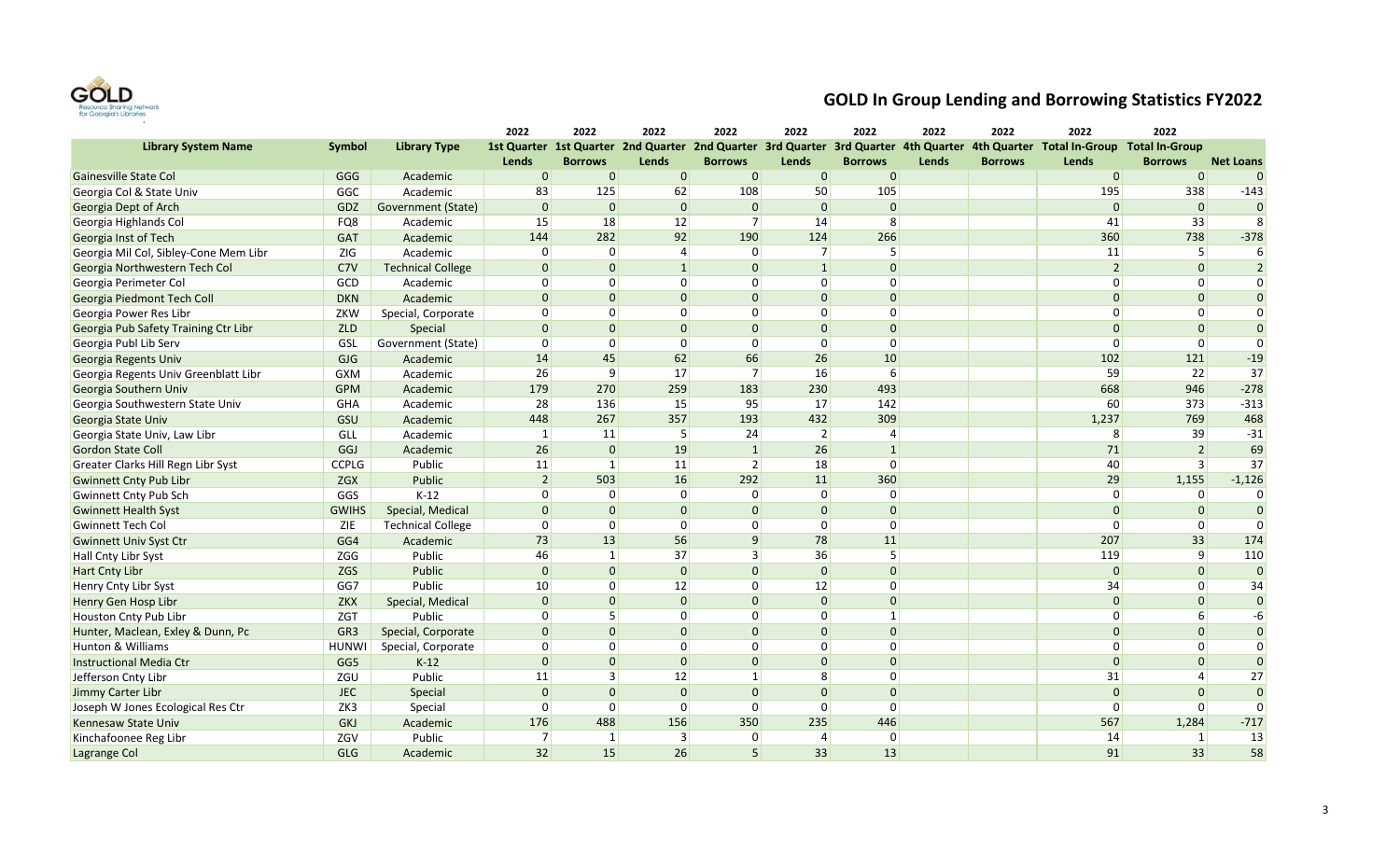

|                                          |                  |                          | 2022                     | 2022           | 2022           | 2022           | 2022                     | 2022           | 2022  | 2022           | 2022                                                                                                                          | 2022             |                  |
|------------------------------------------|------------------|--------------------------|--------------------------|----------------|----------------|----------------|--------------------------|----------------|-------|----------------|-------------------------------------------------------------------------------------------------------------------------------|------------------|------------------|
| <b>Library System Name</b>               | <b>Symbol</b>    | <b>Library Type</b>      |                          |                |                |                |                          |                |       |                | 1st Quarter 1st Quarter 2nd Quarter 2nd Quarter 3rd Quarter 3rd Quarter 4th Quarter 4th Quarter Total In-Group Total In-Group |                  |                  |
|                                          |                  |                          | Lends                    | <b>Borrows</b> | <b>Lends</b>   | <b>Borrows</b> | Lends                    | <b>Borrows</b> | Lends | <b>Borrows</b> | Lends                                                                                                                         | <b>Borrows</b>   | <b>Net Loans</b> |
| Lake Blackshear Reg Libr                 | ZGW              | Public                   | $\overline{2}$           | $\overline{0}$ | 0              | 0              | 0                        | $\overline{0}$ |       |                | $\overline{2}$                                                                                                                | $\Omega$         | $\overline{2}$   |
| Lanier Tech Coll                         | L7I              | <b>Technical College</b> | $\overline{\phantom{0}}$ | $\overline{0}$ | $\mathbf{1}$   | $\vert$ 1      | $\overline{3}$           | $\overline{0}$ |       |                | 6                                                                                                                             | $\mathbf{1}$     | 5 <sup>1</sup>   |
| Lee Cnty Pub Libr                        | LEP              | Public                   | $\Omega$                 | 3              | $\overline{0}$ | $1\vert$       | $\Omega$                 | $\mathbf{1}$   |       |                | $\Omega$                                                                                                                      | 5                | $-5$             |
| Life Univ Libr And Lrng Res Ctr          | GE8              | Academic                 | 17                       | 1              | 13             | $\mathbf{1}$   | 21                       | $\mathbf{1}$   |       |                | 51                                                                                                                            | $\overline{3}$   | 48               |
| Live Oak Pub Libr                        | GSC              | Public                   | 24                       | 17             | 34             | 11             | 9                        | 12             |       |                | 67                                                                                                                            | 40               | 27               |
| Lockheed Aeronautical Syst Co, Georgia   | <b>GMG</b>       | Special                  | $\Omega$                 | $\Omega$       | $\overline{0}$ | $\overline{0}$ | $\Omega$                 | $\overline{0}$ |       |                | $\mathbf{0}$                                                                                                                  | $\mathbf{0}$     | $\overline{0}$   |
| <b>Luther Rice Seminary</b>              | <b>GALRS</b>     | Academic                 | $\Omega$                 | $\overline{0}$ | $\overline{0}$ | $\overline{2}$ | $\Omega$                 | $\overline{0}$ |       |                | $\Omega$                                                                                                                      | $\overline{2}$   | $-2$             |
| Marshes of Glynn Librs                   | <b>MRGLN</b>     | Public                   | $\Omega$                 | $\mathbf{1}$   | $\overline{0}$ | $\Omega$       | $\Delta$                 | $\mathbf{1}$   |       |                |                                                                                                                               | $\overline{2}$   | $\overline{2}$   |
| Mcoe Hg Donovan Res Libr                 | <b>TSQ</b>       | Federal                  | $\Omega$                 | $\overline{0}$ | $\overline{0}$ | $\Omega$       | $\Omega$                 | $\mathbf{1}$   |       |                | $\Omega$                                                                                                                      | $\vert$ 1        | $-1$             |
| Medical Ctr of Cent Georgia              | G@M              | Special, Medical         | $\Omega$                 | $\overline{0}$ | $\overline{0}$ | $\Omega$       | $\Omega$                 | $\overline{0}$ |       |                | $\Omega$                                                                                                                      | $\mathbf{0}$     | $\overline{0}$   |
| Mercer Univ Swilley                      | GMA              | Academic                 | $\overline{0}$           | $\overline{0}$ | $\overline{0}$ | $\overline{0}$ | $\overline{0}$           | $\overline{0}$ |       |                | $\mathbf 0$                                                                                                                   | $\overline{0}$   | $\overline{0}$   |
| Mercer Univ, Tarver Libr                 | <b>GMU</b>       | Academic                 | 90                       | 415            | 110            | 355            | 72                       | 525            |       |                | 272                                                                                                                           | 1,295            | $-1,023$         |
| Middle Georgia Regn Libr                 | ZGY              | Public                   | 23                       | $\overline{2}$ | 9              | 3              | 5                        | $\mathbf{1}$   |       |                | 37                                                                                                                            | $6 \overline{6}$ | 31               |
| Middle Georgia Regn Libr, Genealogy Dept | ZG@              | Public                   | $\Omega$                 | $\overline{0}$ | $\overline{0}$ | $\Omega$       | $\overline{1}$           | $\Omega$       |       |                | $\mathbf{1}$                                                                                                                  | $\Omega$         | $\vert$ 1        |
| Middle Georgia State Coll Cochran Cam    | <b>GMC</b>       | Academic                 | $\overline{2}$           | 5 <sup>1</sup> | 7              | $\overline{4}$ | $\mathbf{1}$             | $\overline{2}$ |       |                | $10\,$                                                                                                                        | 11               | $-1$             |
| Middle Georgia State Coll Dublin Cam     | WN9              | Academic                 | $\overline{\phantom{0}}$ | $\Omega$       | $\Omega$       | $\overline{0}$ | $\Omega$                 | $\Omega$       |       |                | $\overline{2}$                                                                                                                | $\overline{0}$   | $\overline{2}$   |
| Middle Georgia State Coll Macon Cam      | GOM              | Academic                 | 14                       | 30             | 16             | 16             | 22                       | 6              |       |                | 52                                                                                                                            | 52               | $\overline{0}$   |
| Mighty 8th Air Force Heritage Mus, The   | <b>ZLQ</b>       | Special                  | $\Omega$                 | $\Omega$       | $\overline{0}$ | $\Omega$       | $\Omega$                 | $\Omega$       |       |                | $\Omega$                                                                                                                      | $\Omega$         | $\overline{0}$   |
| Morehouse Sch of Med                     | <b>GMS</b>       | Academic                 | $\Omega$                 | $\overline{0}$ | $\overline{0}$ | $\Omega$       | $\Omega$                 | $\overline{0}$ |       |                | $\Omega$                                                                                                                      | $\Omega$         | $\overline{0}$   |
| Moultrie-Colquitt Cnty Libr              | ZGZ              | Public                   | $\overline{\phantom{0}}$ | $\mathbf{1}$   | $\overline{3}$ | $\Omega$       | $\overline{\phantom{0}}$ | $\overline{0}$ |       |                | $\overline{7}$                                                                                                                | $\overline{1}$   | $6 \overline{6}$ |
| <b>Mountain Reg Libr</b>                 | ZHA              | Public                   | 3                        | 1              | 4              | $\mathbf{1}$   | 6                        | $\mathbf{1}$   |       |                | 13                                                                                                                            | $\overline{3}$   | 10 <sup>1</sup>  |
| Newton Cnty Libr Syst                    | ZJF              | Public                   | $\mathbf{1}$             | $\Omega$       | $\overline{0}$ | $\overline{0}$ | $\overline{1}$           | $\mathbf{1}$   |       |                | $\overline{2}$                                                                                                                | $\overline{1}$   | $\vert$ 1        |
| North Georgia Tech Col                   | ZIF              | <b>Technical College</b> | 3                        | $1\vert$       | 5 <sup>1</sup> | $\overline{3}$ | $\overline{3}$           | $6 \mid$       |       |                | 11                                                                                                                            | 10 <sup>°</sup>  | $\vert$ 1        |
| Northeast Georgia Reg Libr               | ZHB              | Public                   | 8                        | 1              | 6              | $\mathbf{1}$   | 11                       | $\overline{2}$ |       |                | 25                                                                                                                            | $\overline{4}$   | 21               |
| Northside Hosp                           | <b>ZIC</b>       | Special, Medical         | $\overline{0}$           | $\overline{0}$ | $\overline{0}$ | $\Omega$       | $\mathbf 0$              | $\overline{0}$ |       |                | $\mathbf 0$                                                                                                                   | $\overline{0}$   | $\overline{0}$   |
| Northwest Georgia Reg Libr               | <b>ZGK</b>       | Public                   | $\overline{\phantom{0}}$ | 1              | 8 <sup>1</sup> | $\overline{0}$ | $\mathbf{q}$             | $\overline{0}$ |       |                | 19                                                                                                                            | $\overline{1}$   | 18               |
| Ocmulgee Reg Libr                        | ZHD              | Public                   | $\Omega$                 | 0              | 0              | $\Omega$       | $\Omega$                 | $\Omega$       |       |                | $\Omega$                                                                                                                      | $\Omega$         | $\overline{0}$   |
| Oconee Reg Libr                          | ZHE              | Public                   | 17                       | $\overline{0}$ | 16             | $\mathbf{1}$   | 13                       | $\mathbf{1}$   |       |                | 46                                                                                                                            | $\overline{2}$   | 44               |
| Ogeechee Tech Col                        | O <sub>9</sub> T | <b>Technical College</b> | $\Omega$                 | $\overline{0}$ | 0              | 0              | $\mathbf 0$              | $\overline{0}$ |       |                | $\mathbf 0$                                                                                                                   | $\Omega$         | $\Omega$         |
| Oglethorpe Univ                          | GOU              | Academic                 | 33                       | 16             | 38             | 30             | 53                       | 51             |       |                | 124                                                                                                                           | 97               | 27               |
| Ohoopee Reg Libr                         | ZHF              | Public                   | $\Omega$                 | $\overline{0}$ | $\overline{0}$ | $\Omega$       | $\Omega$                 | $\overline{0}$ |       |                | $\mathbf 0$                                                                                                                   | $\Omega$         | $\overline{0}$   |
| Okefenokee Reg Libr                      | <b>ZHG</b>       | Public                   | $\overline{\phantom{0}}$ | $\overline{0}$ | 6              | $\mathbf{1}$   | $\overline{7}$           | $\overline{0}$ |       |                | 15                                                                                                                            | $\overline{1}$   | 14               |
| Okefenokee Tech Coll Libr                | O8F              | <b>Technical College</b> | $\Omega$                 | $\overline{0}$ | $\overline{0}$ | $\Omega$       | $\Omega$                 | $\Omega$       |       |                | $\mathbf{0}$                                                                                                                  | $\Omega$         | $\overline{0}$   |
| Paine Col, Collins-Callaway Libr         | <b>PNE</b>       | Academic                 | $\mathbf{1}$             | $\overline{0}$ | $\overline{0}$ | $\mathbf{1}$   | $\overline{2}$           | $\overline{2}$ |       |                | $\overline{3}$                                                                                                                | $\overline{3}$   | $\overline{0}$   |
| Peach Pub Libr                           | ZHH              | Public                   | $\Omega$                 | $\overline{2}$ | $\vert$        | $\Omega$       | $\overline{3}$           | $\Omega$       |       |                | $\overline{7}$                                                                                                                | $\overline{2}$   | $\vert$ 5        |
| Phoebe Putney Mem Hosp, Med Libr         | ZIW              | Special, Medical         | $\Omega$                 | $\overline{0}$ | $\overline{0}$ | $\overline{0}$ | $\Omega$                 | $\overline{0}$ |       |                | $\Omega$                                                                                                                      | $\Omega$         | $\overline{0}$   |
| Piedmont Col Libr                        | GE7              | Academic                 | 36                       | 7              | 44             | $\mathbf{a}$   | 65                       | 4              |       |                | 145                                                                                                                           | 14               | 131              |
| <b>Piedmont Reg Libr</b>                 | ZHI              | Public                   | $\Omega$                 | $\overline{0}$ | $\overline{0}$ | $\Omega$       | $\Omega$                 | $\overline{0}$ |       |                | $\Omega$                                                                                                                      | $\mathbf{0}$     | $\overline{0}$   |
| Pine Mountain Reg Libr                   | GBP              | Public                   | 10                       | $\Omega$       | 5 <sup>1</sup> | $\Omega$       | $\vert$                  | $\Omega$       |       |                | 19                                                                                                                            | $\Omega$         | 19               |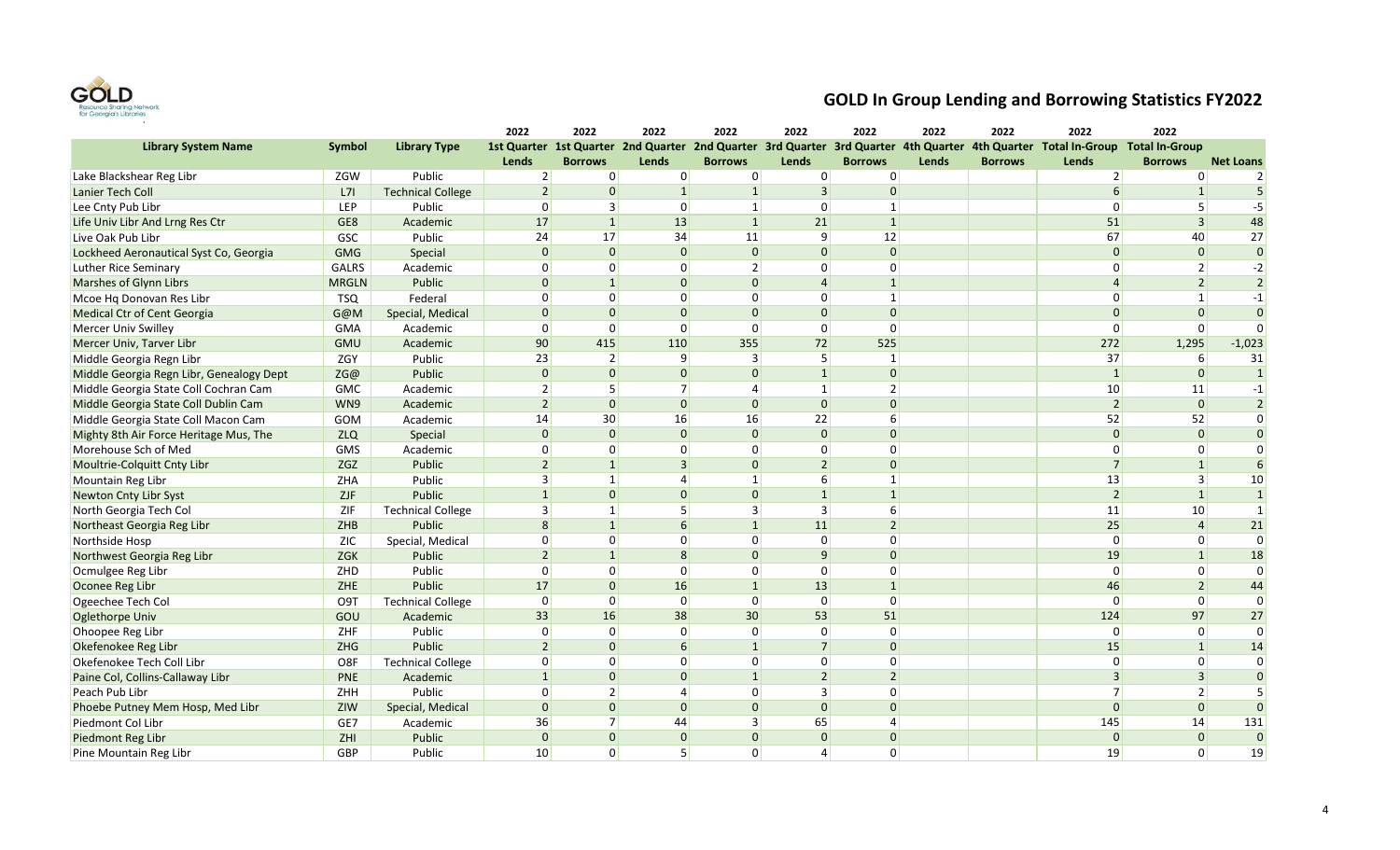

|                                              |                 |                          | 2022           | 2022            | 2022           | 2022           | 2022           | 2022           | 2022  | 2022           | 2022                                                                                                                          | 2022             |                  |
|----------------------------------------------|-----------------|--------------------------|----------------|-----------------|----------------|----------------|----------------|----------------|-------|----------------|-------------------------------------------------------------------------------------------------------------------------------|------------------|------------------|
| <b>Library System Name</b>                   | <b>Symbol</b>   | <b>Library Type</b>      |                |                 |                |                |                |                |       |                | 1st Quarter 1st Quarter 2nd Quarter 2nd Quarter 3rd Quarter 3rd Quarter 4th Quarter 4th Quarter Total In-Group Total In-Group |                  |                  |
|                                              |                 |                          | Lends          | <b>Borrows</b>  | <b>Lends</b>   | <b>Borrows</b> | Lends          | <b>Borrows</b> | Lends | <b>Borrows</b> | Lends                                                                                                                         | <b>Borrows</b>   | <b>Net Loans</b> |
| <b>Point Univ</b>                            | AT@             | Academic                 | $\overline{2}$ | $\mathbf{1}$    | $\vert$        | $\overline{2}$ | $\overline{3}$ | 5              |       |                | 9                                                                                                                             | 8                | $\mathbf{1}$     |
| Pope Mcglamry Kilpatrick & Morrison          | ZLA             | Special, Corporate       | $\Omega$       | $\Omega$        | $\overline{0}$ | $\overline{0}$ | $\Omega$       | $\Omega$       |       |                | $\Omega$                                                                                                                      | $\Omega$         | $\Omega$         |
| <b>Reinhardt Univ</b>                        | CE <sub>6</sub> | Academic                 | $\Delta$       | $\overline{2}$  | $\overline{3}$ | 2 <sup>1</sup> | $\Omega$       | 6              |       |                | $\overline{7}$                                                                                                                | 10               | $-3$             |
| <b>Richmont Graduate Univ</b>                | P8Y             | Academic                 | $\Omega$       | 10 <sup>1</sup> | $\overline{0}$ | 13             | $\Omega$       | $\overline{2}$ |       |                | $\Omega$                                                                                                                      | 25               | $-25$            |
| <b>Roddenbery Mem Libr</b>                   | ZHJ             | Public                   | $\overline{2}$ | $\overline{3}$  | 8              | $\overline{2}$ | $\Delta$       | $\mathbf{1}$   |       |                | 14                                                                                                                            | $6 \overline{6}$ | 8                |
| Salvation Army Sch Evaneline Booth Coll      | FR5             | Special                  | $\mathbf{1}$   | $\overline{2}$  | 3              | $\overline{0}$ | $1\vert$       | $\Omega$       |       |                | 5                                                                                                                             | $\overline{2}$   | $\overline{3}$   |
| Sara Hightower Reg Libr                      | <b>ZHK</b>      | Public                   | $\Delta$       | 1               | 11             | 1              | 7              | $\Omega$       |       |                | 22                                                                                                                            | $\overline{2}$   | 20               |
| Satilla Reg Libr                             | ZHN             | Public                   | $\Omega$       | $\overline{0}$  | 0              | $\overline{0}$ | $\Omega$       | $\Omega$       |       |                | $\overline{0}$                                                                                                                | $\Omega$         | $\overline{0}$   |
| Savannah Col of Art & Design Libr            | <b>GSE</b>      | Academic                 | 34             | 39              | 59             | 44             | 52             | 65             |       |                | 145                                                                                                                           | 148              | $-3$             |
| Savannah Country Day Sch                     | ZLK             | $K-12$                   | $\mathbf 0$    | $\overline{0}$  | 0              | $\overline{0}$ | $\overline{0}$ | $\mathbf 0$    |       |                | $\overline{0}$                                                                                                                | $\overline{0}$   | $\Omega$         |
| Savannah State Univ                          | <b>GSS</b>      | Academic                 | 17             | 13              | 17             | 6              | 20             | $\overline{7}$ |       |                | 54                                                                                                                            | 26               | 28               |
| Savannah Tech Col                            | <b>GST</b>      | <b>Technical College</b> | $\Omega$       | 5               | $\overline{0}$ | 2 <sup>1</sup> | $\Omega$       | $\overline{2}$ |       |                | $\overline{0}$                                                                                                                | 9                | $-9$             |
| Scientific-Atlanta                           | <b>ZLC</b>      | Special, Corporate       | $\Omega$       | $\Omega$        | $\Omega$       | $\Omega$       | $\Omega$       | $\Omega$       |       |                | $\Omega$                                                                                                                      | $\Omega$         | $\overline{0}$   |
| Scottish Rite Children's Hosp, Med Libr      | <b>ZIR</b>      | Special, Medical         | $\Omega$       | $\overline{0}$  | $\overline{0}$ | $\Omega$       | $\Omega$       | $\Omega$       |       |                | $\Omega$                                                                                                                      | $\Omega$         | $\Omega$         |
| Screven-Jenkins Reg Libr                     | ZHO             | Public                   | $\Omega$       | $\overline{0}$  | $\overline{0}$ | $\overline{0}$ | $\overline{0}$ | $\mathbf{0}$   |       |                | $\Omega$                                                                                                                      | $\Omega$         | $\overline{0}$   |
| Sequoyah Reg Libr                            | ZHP             | Public                   | 147            | 145             | 116            | 105            | 115            | 159            |       |                | 378                                                                                                                           | 409              | $-31$            |
| <b>Shepherd Ctr</b>                          | Y34             | Special, Medical         | $\Omega$       | $\overline{0}$  | $\overline{0}$ | $\Omega$       | $\Omega$       | $\mathbf{0}$   |       |                | $\overline{0}$                                                                                                                | $\overline{0}$   | $\overline{0}$   |
| <b>Shorter Univ</b>                          | ZJB             | Academic                 |                | 172             | 10             | 445            | 6              | $\Omega$       |       |                | 22                                                                                                                            | 617              | $-595$           |
| Smyrna Pub Libr                              | S@P             | Local                    | $\overline{2}$ | $\overline{a}$  | $\vert$ 1      | 6              | $\mathbf{1}$   | $\overline{3}$ |       |                | $\overline{4}$                                                                                                                | 13               | $-9$             |
| Soline Free Photocopies                      | SO <sub>6</sub> | Special                  | $\Omega$       | $\overline{0}$  | $\overline{0}$ | $\overline{0}$ | $\overline{0}$ | $\mathbf 0$    |       |                | $\Omega$                                                                                                                      | $\overline{0}$   | $\Omega$         |
| <b>Solinet Selective User Training</b>       | SE <sub>2</sub> | Special                  | $\Omega$       | $\overline{0}$  | $\overline{0}$ | $\Omega$       | $\Omega$       | $\mathbf{0}$   |       |                | $\overline{0}$                                                                                                                | $\overline{0}$   | $\overline{0}$   |
| South Georgia Reg Libr                       | ZHQ             | Public                   | $\mathcal{P}$  | $1\vert$        | $\overline{0}$ | $\overline{0}$ | $\Omega$       | $\mathbf 0$    |       |                | $\overline{2}$                                                                                                                | $\mathbf{1}$     | $\vert$ 1        |
| South Georgia State Coll Douglas Cam         | <b>ZIX</b>      | Academic                 | $\mathsf{q}$   | 3               | 11             | $\overline{2}$ | 5              | $\Omega$       |       |                | 25                                                                                                                            | 5                | 20               |
| South Georgia State Coll Waycross Cam        | ZIZ             | Academic                 | 10             | 4               | 5 <sup>2</sup> | 2              | 9              | 5              |       |                | 24                                                                                                                            | 11               | 13               |
| South Georgia Tech Col                       | ZLE             | <b>Technical College</b> | $\Omega$       | $\Omega$        | $\overline{0}$ | $\Omega$       | $\Omega$       | $\Omega$       |       |                | $\Omega$                                                                                                                      | $\Omega$         | $\Omega$         |
| Southeastern Libr Network                    | <b>TQU</b>      | Special                  | $\Omega$       | $\overline{0}$  | $\overline{0}$ | $\Omega$       | $\Omega$       | $\Omega$       |       |                | 0                                                                                                                             | $\overline{0}$   | $\overline{0}$   |
| Southeastern Libr Network                    | <b>TQV</b>      | Special                  | $\Omega$       | $\Omega$        | $\Omega$       | $\Omega$       | $\Omega$       | $\Omega$       |       |                | $\Omega$                                                                                                                      | $\Omega$         | $\Omega$         |
| Southeastern Tech Col, Libr                  | ST <sub>3</sub> | <b>Technical College</b> | $\mathcal{P}$  | $\overline{2}$  | $\overline{0}$ | $\overline{0}$ | 5              | $\mathbf{1}$   |       |                | 7                                                                                                                             | 3                | $\vert$          |
| Southern Crescent Tech Coll                  | GG8             | <b>Technical College</b> | $\Omega$       | $\overline{0}$  | $\overline{0}$ | $\Omega$       | $\Omega$       | $\mathbf 0$    |       |                | $\overline{0}$                                                                                                                | $\overline{0}$   | $\overline{0}$   |
| Southern Crescent Tech Coll, Flint River Cam | G3T             | <b>Technical College</b> | $\Omega$       | $\Omega$        | $\Omega$       | $\Omega$       | $\Omega$       | $\Omega$       |       |                | $\Omega$                                                                                                                      | $\Omega$         | $\Omega$         |
| Southern Eng Co                              | CE7             | Special, Corporate       | $\Omega$       | $\overline{0}$  | $\Omega$       | $\Omega$       | $\Omega$       | $\Omega$       |       |                | $\Omega$                                                                                                                      | $\Omega$         | $\overline{0}$   |
| Southern Polytechnic State Univ              | GAS             | Academic                 | $\Omega$       | $\Omega$        | $\overline{0}$ | $\Omega$       | $\Omega$       | $\Omega$       |       |                | $\Omega$                                                                                                                      | $\Omega$         | $\Omega$         |
| Southwest Georgia Reg Libr                   | <b>ZHS</b>      | Public                   | $\Omega$       | $\overline{0}$  | $\overline{0}$ | $\Omega$       | $\Omega$       | $\mathbf{0}$   |       |                | $\Omega$                                                                                                                      | $\Omega$         | $\overline{0}$   |
| Southwest Georgia Tech Col                   | TT@             | <b>Technical College</b> | $\mathbf{1}$   | $1\vert$        | $\overline{0}$ | $\overline{0}$ | $\overline{0}$ | $\overline{7}$ |       |                | $\mathbf{1}$                                                                                                                  | 8 <sup>1</sup>   | $-7$             |
| Statesboro Reg Libr                          | <b>ZHT</b>      | Public                   | 24             | $\overline{3}$  | 19             | $\overline{0}$ | 27             | $\mathbf{0}$   |       |                | 70                                                                                                                            | $\overline{3}$   | 67               |
| Thomas Cnty Pub Libr Syst                    | ZHU             | Public                   | 18             | $\overline{2}$  | 26             | $\mathbf{1}$   | 11             | $\mathbf{1}$   |       |                | 55                                                                                                                            | $\overline{4}$   | 51               |
| <b>Thomas Univ Libr</b>                      | TC@             | Academic                 | $\Delta$       | 10              | $\vert$ 3      | 7              | $\vert$ 1      | 23             |       |                | 8                                                                                                                             | 40               | $-32$            |
| Three Rivers Reg Libr Syst                   | ZGD             | Public                   | 20             | $\overline{0}$  | 5 <sup>1</sup> | $\overline{0}$ | $\mathbf{1}$   | $\mathbf 0$    |       |                | 26                                                                                                                            | 0                | 26               |
| <b>Toccoa Falls Col</b>                      | <b>ZID</b>      | Academic                 | $\sqrt{6}$     | 10              | 2 <sup>1</sup> | $\Delta$       | 7              | 12             |       |                | 15                                                                                                                            | 26               | $-11$            |